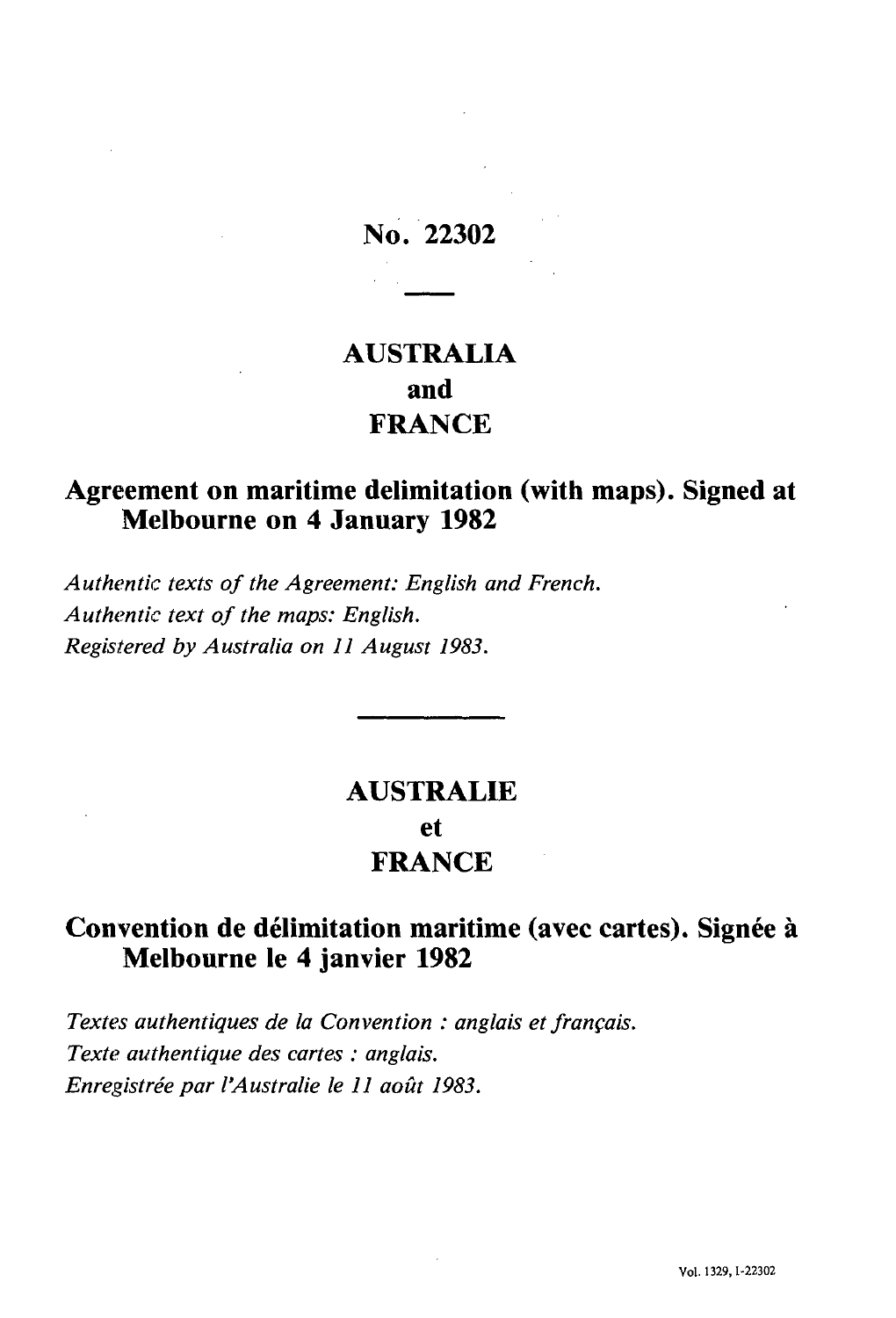#### AGREEMENT1 ON MARITIME DELIMITATION BETWEEN THE GOVERNMENT OF AUSTRALIA AND THE GOVERNMENT OF THE FRENCH REPUBLIC

The Government of Australia and the Government of the French Republic,

Desirous of strengthening the bonds of neighbourliness and friendship between the two countries;

Recognizing the need to effect a precise and equitable delimitation of the respec tive maritime areas in which the two States exercise sovereign rights;

Basing themselves on the rules and principles of relevant international law and taking into account the work of the Third United Nations Conference on the Law of the Sea;

Referring to the negotiations which took place in Canberra from 30 September to 2 October 1980 and to the Summary of Conclusions agreed upon by their two delegations on the second of October 1980;

Have agreed as follows:

*Article 1.* 1. Seaward of Australian islands in the Coral Sea, Norfolk Island, and other Australian islands on the one hand and of New Caledonia, the Chesterfield Islands and other French islands on the other hand, the line of delimitation between Australian fishing zone and the French Economic Zone and between areas of con tinental shelf over which each State respectively exercises sovereign rights in accord ance with international law lies along the geodesies connecting the following points, defined by their co-ordinates, in the order stated:

| Point           | Latitude S            | Longitude E          |
|-----------------|-----------------------|----------------------|
| R1              | 15° 44′07″            | 158°45′39″           |
| R2              | 16° 25′ 28″           | 158° 22′ 49″         |
| R3              | 16° 34′ 51″           | 158° 16′ 26″         |
| R <sub>4</sub>  | 17°30'28''            | 157°38'31"           |
| R5              | 17°54'40''            | 157°21'59"           |
| R6              | 18° 32′ 25″           | 156° 56' 44"         |
| R7              | 18° 55′ 54″           | 156°37′29″           |
| R8              | 19° 17′ 12″           | 156°15′20″           |
| R9              | 20° 08' 28"           | $156^{\circ}49'34''$ |
| <b>R10</b>      | 20°32'28"             | 157°03′09″           |
| R 11            | $20^{\circ}42'52''$   | 157°04′34″           |
| R <sub>12</sub> | $20^{\circ}53'33''$   | 157°06'25"           |
| R <sub>13</sub> | $21^{\circ}12'57''$   | 157° 10′ 17″         |
| R <sub>14</sub> | $21^{\circ}47'21''$   | 157°14'36''          |
| R15             | $22^{\circ} 10' 31''$ | 157°13'04"           |
| R16             | 22°31′38″             | 157°18'43''          |
| R <sub>17</sub> | 23°14′54″             | 157°48′04″           |
| <b>R18</b>      | 25° 08′ 48″           | 158°36'39"           |

<sup>&</sup>lt;sup>1</sup> Came into force on 10 January 1983, the date of receipt of the last of the notifications (effected on 12 May 1982 and 10 January 1983) by which the Parties informed each other of the completion of their constitutional procedures, in accordance with article 6.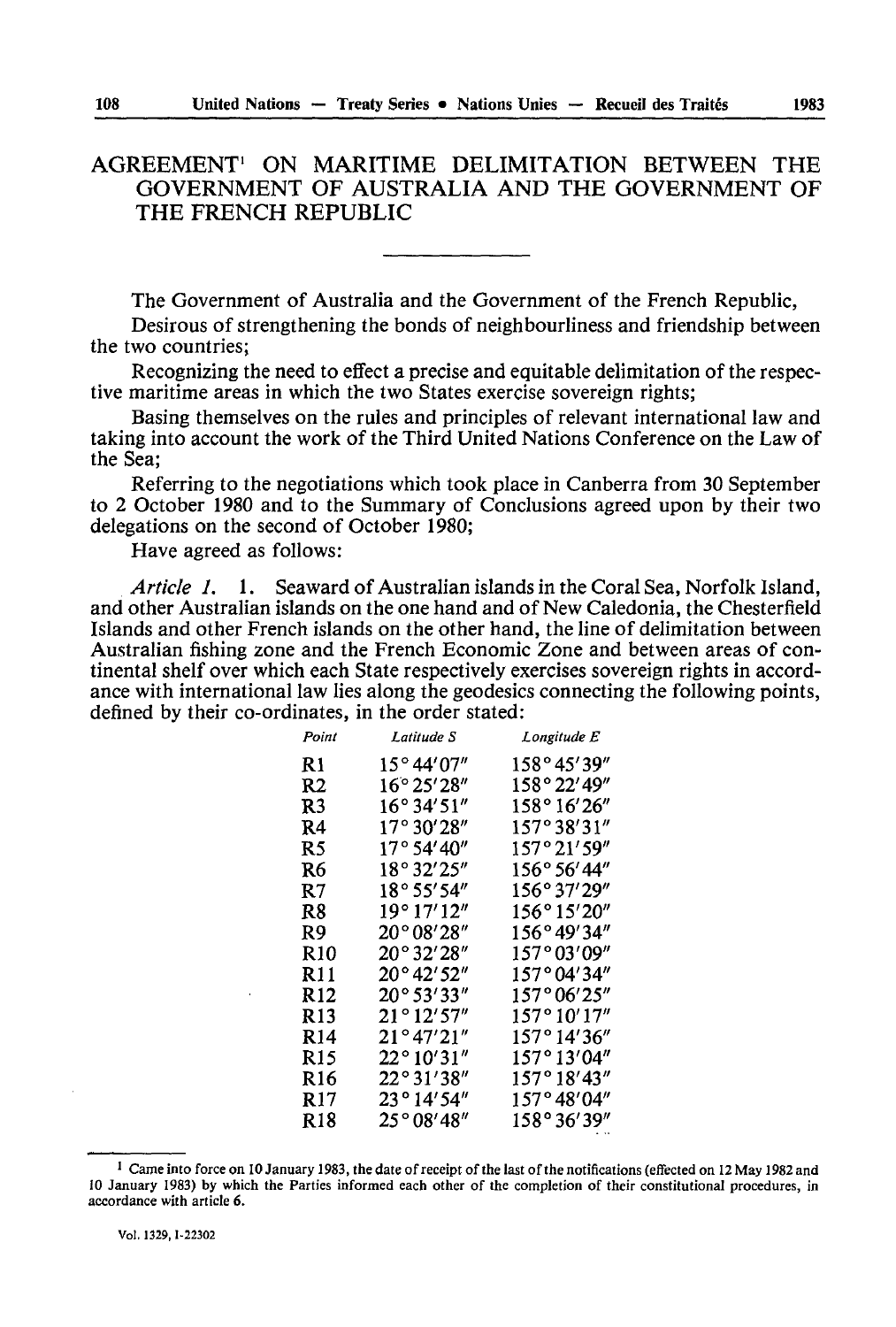| R 19 | $26^{\circ}26'30''$ | 163°43'30"             |
|------|---------------------|------------------------|
| R 20 | $26^{\circ}12'04''$ | 165°51'37"             |
| R21  | $25^{\circ}50'42''$ | $168^{\circ}44'18''$   |
| R 22 | $25^{\circ}55'51''$ | $169^{\circ} 25' 54''$ |

2. The geographic co-ordinates referred to in this article are expressed in terms of the World Geodetic System 1972 (WGS 72).

The line described above is shown on the chart (International Chart 602, entitled "Tasman and Coral Seas") annexed to this Agreement as annex 1.

*Article 2.* 1. Seaward of Heard and McDonald Islands on the one hand and of Kerguelen Islands on the other hand, the line of delimitation between the Australian fishing zone and the French Economic Zone and between areas of con tinental shelf over which each State respectively exercises sovereign rights in accord ance with international law lies along the geodesies connecting the following points, defined by their co-ordinates, in the order stated:

| Point | Latitude S          | Longitude E         |
|-------|---------------------|---------------------|
| S1    | $53^{\circ}14'07''$ | 67°03'20"           |
| S2    | 52°42'28"           | 68°05'31"           |
| S3    | $51^{\circ}58'18''$ | 69°44′02″           |
| S4    | 51°24'32"           | 71°12'29"           |
| S5    | 51 ° 03'09"         | 72°28′28″           |
| S6    | $50^{\circ}54'23''$ | 72°49′21″           |
| S7    | 49° 49' 34"         | 75°36′08″           |
| S8    | 49° 24′ 07″         | $76^{\circ}42'17''$ |

2. The geographic co-ordinates referred to in this article are expressed in terms of the World Geodetic System 1972 (WGS 72).

3. The line described above is shown on the map annexed to this Agreement as annex 2.

*Article 3.* 1. The final point (point R22) of the line of delimitation referred to in article 1 of this Agreement and the points at each end (points SI and S8) of the line of delimitation referred to in article 2 of this Agreement shall not be taken as necessarily representing the position of either of the two Governments as to the outer edge of the continental shelf.

2. If it becomes necessary to extend a line of delimitation referred to in articles 1 or 2 of this Agreement for the purpose of further delimiting the continental shelf ad jacent to Australian and French territory, that line shall be extended by agreement between the two Governments in accordance with international law.

*Article 4.* Subject to article 3 of this Agreement the lines of delimitation described in articles 1 and 2 of this Agreement shall be the boundaries between the zones over which the Parties exercise, or will exercise, in accordance with interna tional law, any sovereign rights or jurisdiction.

*Article 5.* Any disagreement arising between the Parties with respect to the interpretation or the application of this Agreement shall be resolved by peaceful means in accordance with international law.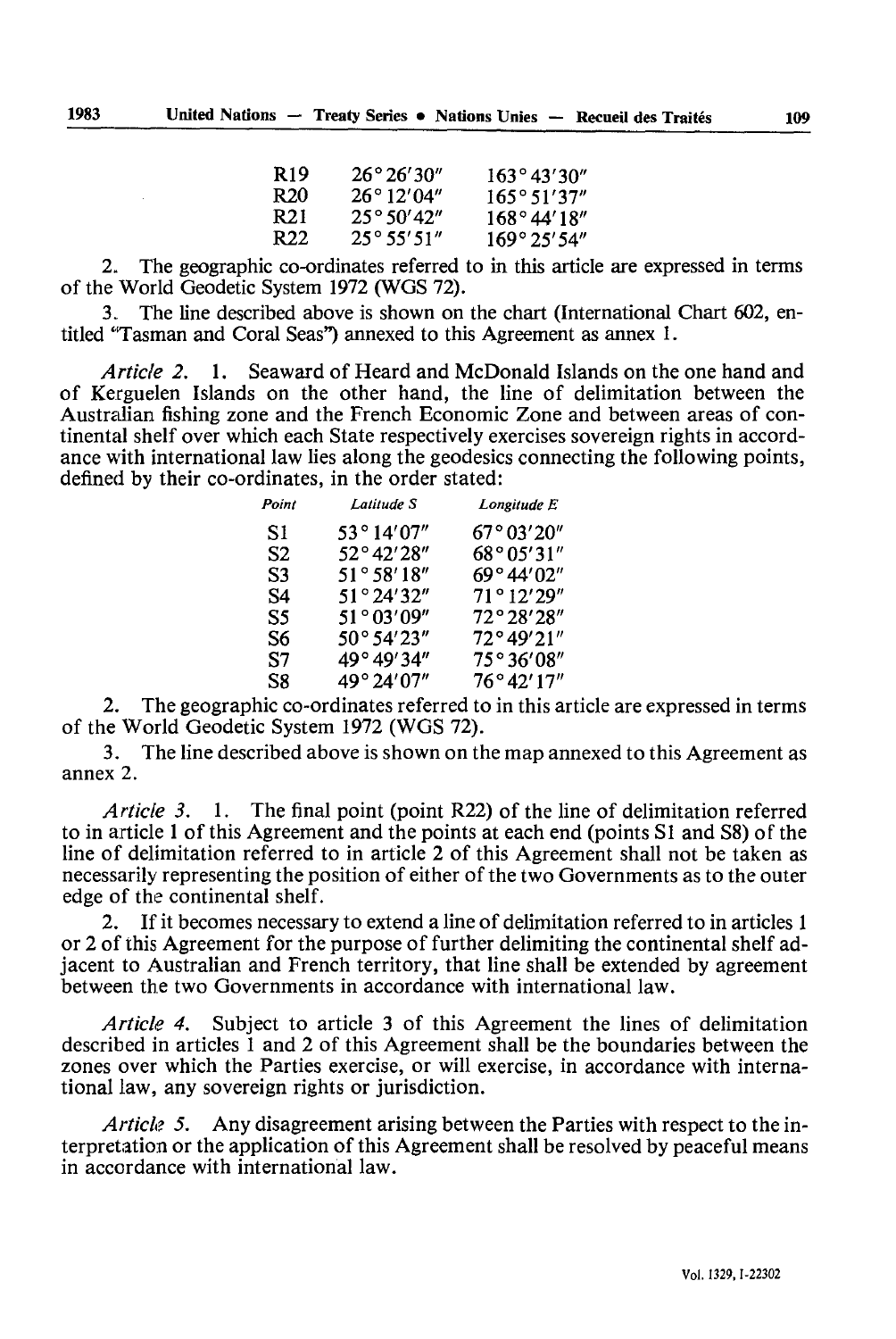*Article 6.* Each Party shall notify the other of the completion of its constitu tional procedures necessary to bring this Agreement into force. The Agreement shall enter into force on the day of receipt of the later of those notifications.

IN WITNESS WHEREOF, the representatives of the two Governments, being duly authorised for this purpose, have signed this Agreement and have affixed thereto their seals.

DONE at Melbourne the fourth day of January, one thousand nine hundred and eighty-two, in two originals, each in the English and French languages, the two texts being equally authoritative.

*[Signed - Signé]* ' *[Signed - Signé] <sup>2</sup>*

the Government<br>
of Australia<br>
of the French Republic of the French Republic

<sup>&</sup>lt;sup>1</sup> Signed by A. A. Street  $-$  Signé par A. A. Street.

<sup>2</sup> Signed by Pierre Carraud — Signé par Pierre Carraud.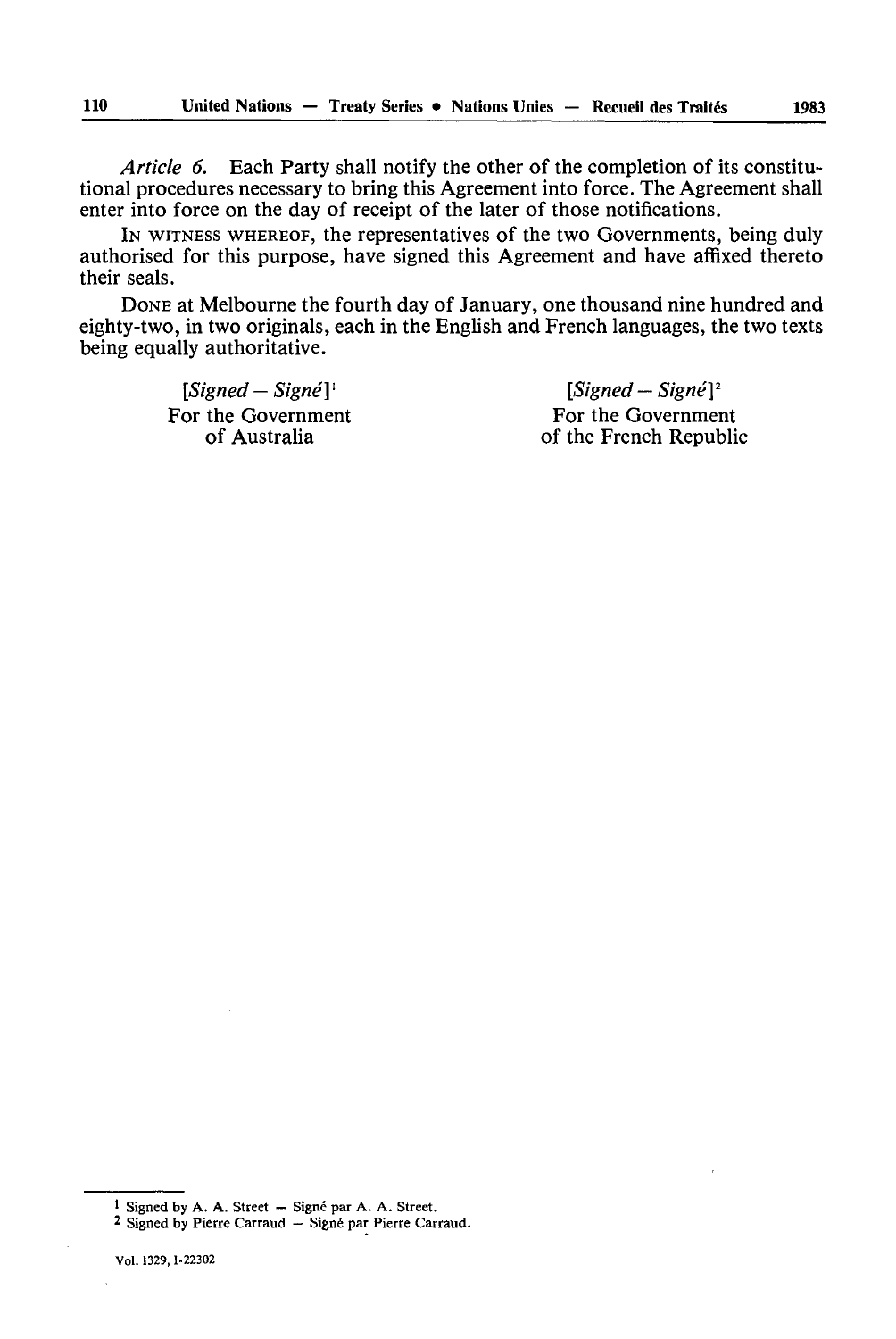

Val. 1329, I-22302